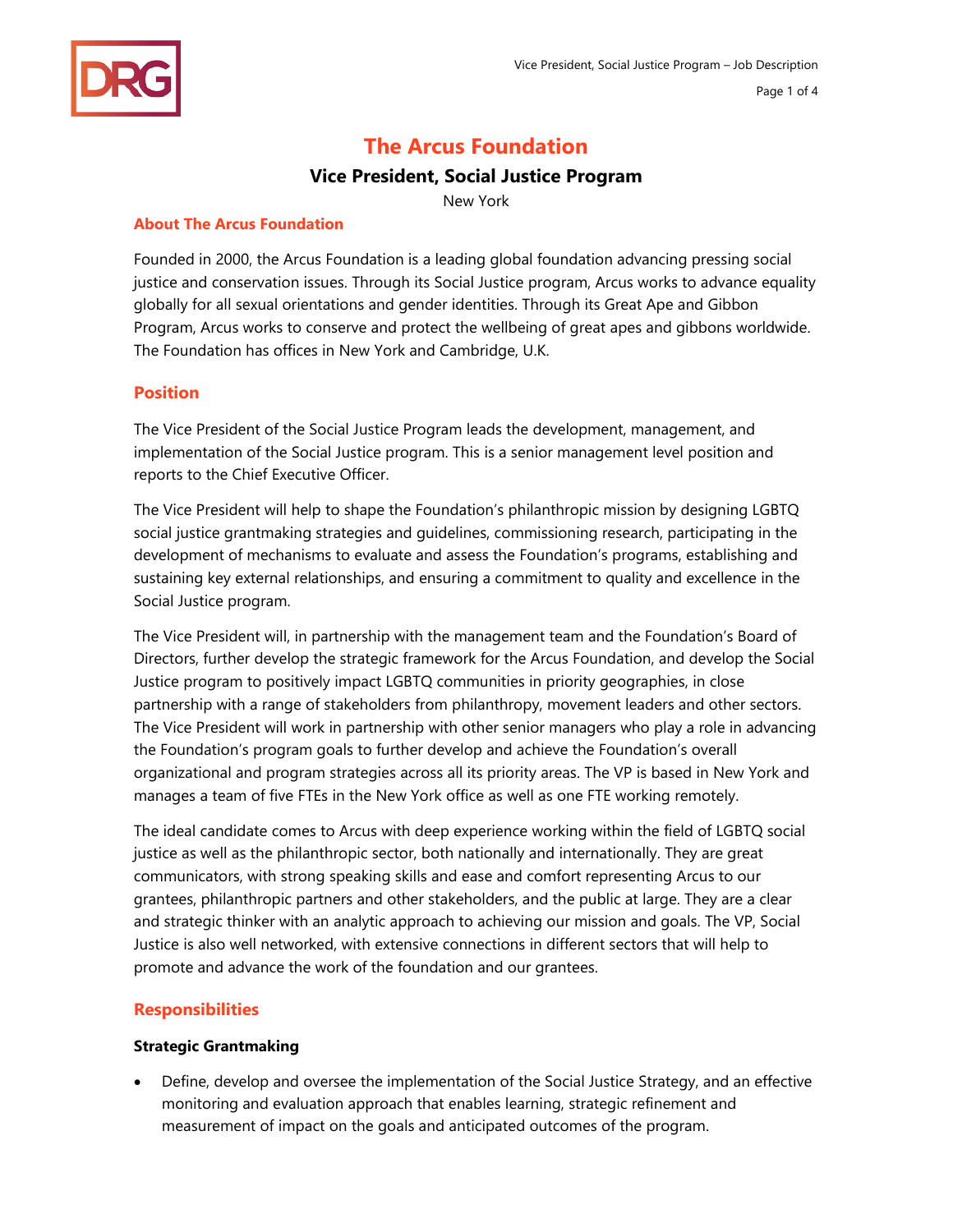- Work with the CEO and Board to manage, assess and focus grantmaking and other program strategies; find ways to ensure and enhance the effectiveness of grants and other program activities through partnership and collaboration.
- Regularly review, refine and adjust program goals, outcomes, strategies, and their underlying assumptions so that the Foundation's overall framework for LGBTQ issues in its priority regions remains relevant, appropriate, evidence‐based, and impact‐oriented, and reflects Arcus' values.
- Ensure that the Foundation's grantmaking aligns with program-level goals and outcomes and that program staff is proactively seeking out opportunities to achieve outcomes and attain high impact.
- Develop systems, training, and measures to ensure the highest standards and value of staff interactions with grantee applicants, external stakeholders, and one another in a variety of settings, including private meetings and public forums.
- Maintain overall responsibility for the SJ Program's grantmaking and grantee relationships, ensuring that Directors, Program Officers, and other staff are effectively managing their grant portfolios and their grantmaking and program budgets.
- Ensure direct reports serve as a resource and point of contact for grantees and applicants seeking information about the Foundation's programs; build effective relationships with current and prospective grantees and oversee the Foundation's efforts to support the organizational development of its grantees.
- Develop collaborative relationships with existing and prospective funders in the LGBTQ, Social Justice, and Human Rights sectors, and develop partnership opportunities that enable new funders to invest in these sectors and in Arcus‐supported initiatives.

# **Listening and Learning**

- Establish ongoing learning relationships with thought leaders and stakeholders in programmatic areas of focus, facilitating the acquisition of information and insight that will inform the implementation and refinement of program strategies.
- Develop, implement and further refine a monitoring and evaluation system that will enable the program to assess impact, learn from its activities and ensure learning is shared across the foundation's programs, and externally where relevant. Collaborate with relevant Arcus staff in effective knowledge management and learning across the foundation.
- Monitor key trends and issues in society, both in the US and internationally, particularly those impacting the program interests of the Foundation; communicate implications to the Board and staff, together with recommended action.
- Foster and sustain a culture of learning, openness, and collaboration, supporting cooperation, trust, mutual support, and transparency both within the program as well as across the foundation, with colleagues, leadership, and management.

## **Leadership**

- Establish a presence in the larger philanthropic community as an experienced, thoughtful, and collaborative leader, and a voice for the values and issues that the Foundation focuses on.
- Through information gathering and/or convening, increase the field's understanding of the needs of Arcus' target populations and issue areas, and develop opportunities to advance program strategies.
- Build networks across sectors and develop access to a broad range of relevant voices in order to move the Foundation to a new level and effect change on a larger scale.
- Work with and support the CEO in the leadership of the foundation, ensuring strong and positive partnerships and cultural competence, and respect at all levels.
- Cultivate and sustain internal partnerships with the VP of Communications and the Sr. Director of

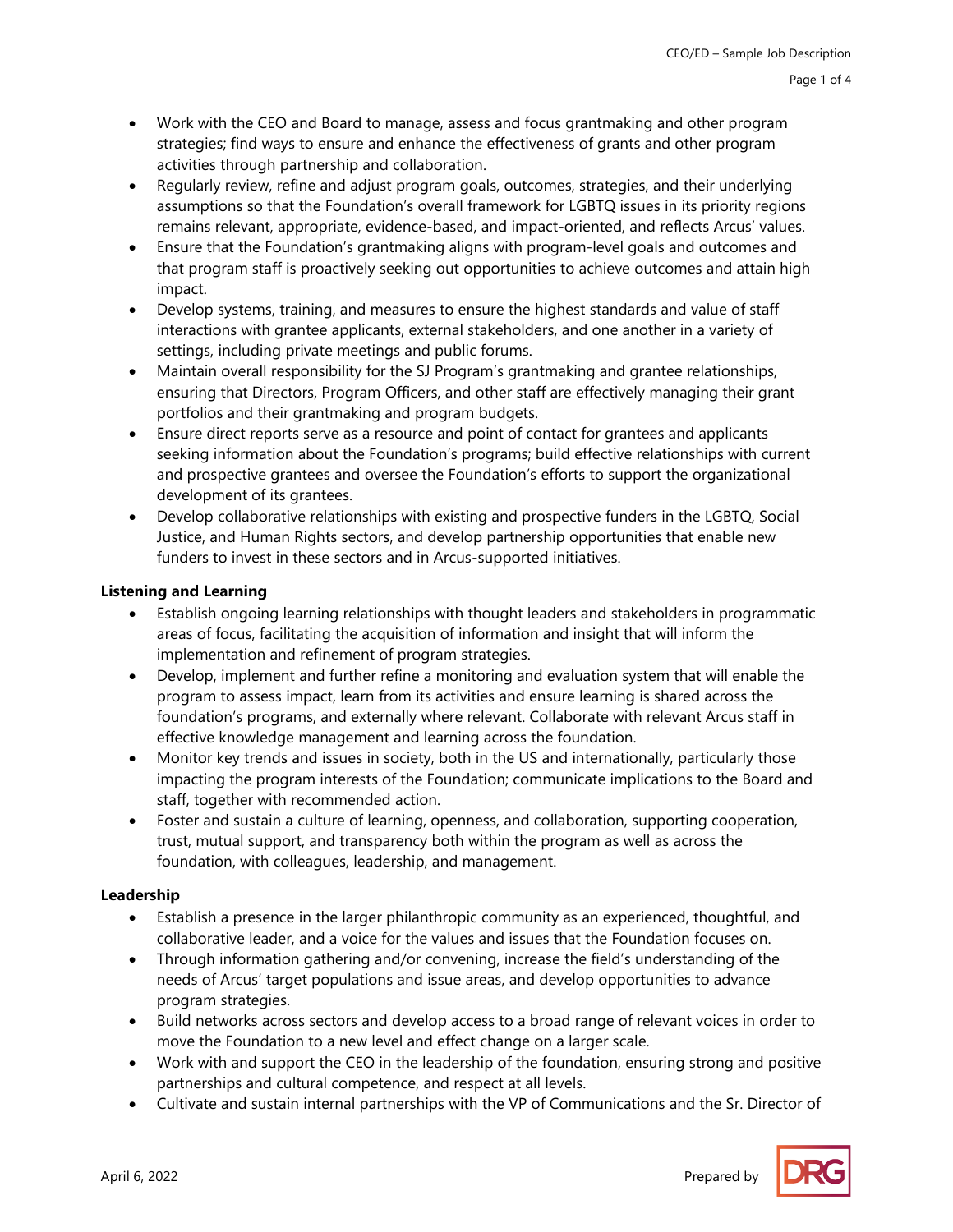Grantmaking effectiveness and serve as a member of the Management Team.

- Work with the VP for Communications, and the Communications team, to promote and provide increased visibility for the Foundation's mission areas, as well as to advance change on areas of focus of the Arcus' strategic plan.
- Serve as a credible, articulate, and effective spokesperson for the Foundation and its mission, in person and in writing, to reinforce and build a positive understanding of, and reputation for, the Foundation's work.

#### **Management**

- Develop annual program objectives, work plans, and budgets for the Social Justice program and its staff; assume overall responsibility for tracking the progress of work plan implementation and careful stewardship of Foundation resources, in adherence to budgetary parameters.
- Ensure that the SJ grantmaking program of the Foundation is smoothly and effectively administered; provide appropriate oversight of program staff activities, grantmaking, leadership and listening/learning activities, and overall systems and procedures.
- Supervise, motivate and evaluate staff; encourage opportunities for staff growth, leadership, and development and ensure staff performs to high standards and professionalism across Arcus' four core competencies: technical expertise, professional integrity, cultural competence, and positive partnerships.
- Provide leadership and motivation in a team environment that encourages and requires collaborative, respectful, and supportive interactions among team members and with Foundation staff across the organization.
- Manage consultants to ensure that their activities are consistent with the Foundation's goals and objectives, as well as the terms of their engagement, and at high standards of excellence.
- Participate in the Management team with a shared responsibility to ensure that the Foundation's strategic framework, work plan, and organization‐wide budget are developed and implemented in a manner that reflects the Foundation's values and is focused on impact; lead and facilitate Program Team building and meetings.
- Engage with the Board and at Board meetings to represent the Social Justice Program and senior leadership at the Foundation. Provide the Board with annual updates on the learnings, outcomes, and overall impact of the Social Justice Program and quarterly on the alignment of recommended grants with the goals and objectives of the program's strategy.
- Provide the Foundation's President with regular updates on notable grantee achievements and updates as well as notable activities of SJ program's staff. Attend meetings with the President and Board as requested.

# **Qualifications**

- Advanced degree in social sciences, law/policy, or management preferred.
- Minimum of ten (10) years of professional experience in management and five (5) years of professional engagement at a senior level (director or above) within philanthropy.
- Alignment with Arcus and culture and values.

# **Salary**

Annual salary of \$250,000